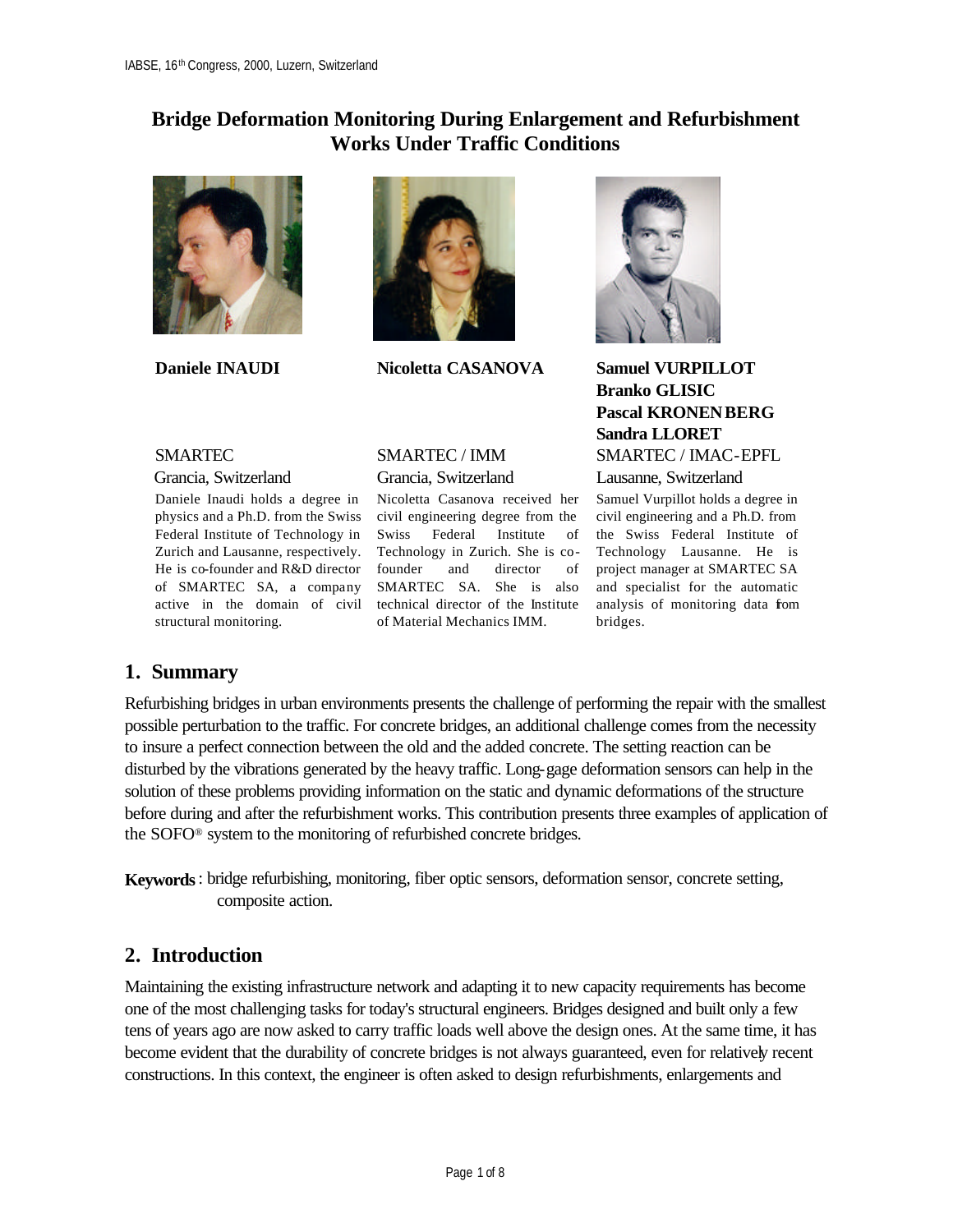repairs on structures that are under heavy usage. This presents challenges that are even greater than the ones required to design and build a new bridge.

For bridges in urban areas the space concern are predominant and building a new bridge alongside an existing one is not a viable option. It is therefore necessary to intervene on the structure while preserving, at least partially, its traffic bearing capacity.

Monitoring the real bridge behavior in these conditions is both a necessity and an opportunity. On one hand the knowledge of the initial state of the structure is often insufficient. In this case, monitoring can be used to refine the numerical modeling of the structure and tailor the interventions accordingly. On the other hand, a system installed to monitor the structure before and during a refurbishment work remains in place to evaluate the bridge evolution in the long term.

There are a great variety of parameters that can be measured to evaluate a bridge performance before, during and after refurbishment. In this paper we will concentrate on deformation measurements because they are among the most important indicators of the structural behavior and they can be directly related to the data generated by modeling software.

In the case of refurbished concrete structures the most interesting deformation measurements can be classified as follow:

- *Static deformations of the structure before refurbishment*. This is used to evaluate the stiffness and other global mechanical parameters and to update the finite element simulation accordingly [1, 2].
- *Evaluation of the deformations under traffic loads*. This is useful to determine the dynamic properties of the structure. It is also interesting to evaluate the traffic-induced deformations to determine if a good adherence between old and new concrete can be attained under these conditions [3].
- *Evaluation of the deformations inside the concrete during setting*. These measurements can be used to limit the heavy traffic on a bridge during the first critical hours of concrete setting.
- Meas*urement of the relative deformation between old and new concrete*. The aim of a refurbishment is to create a composite structure that acts monolithically. Installing sensors on the old concrete and in the fresh concrete it is possible to detect relative movements resulting from a delamination.
- *Static deformations of the structure after refurbishment*. Comparing these measurements to the one performed on the bridge before refurbishment can give an indication on the effectiveness of the repair.

In our work we have developed a monitoring strategy that is based on geometrical measurements. We are convinced that the *global behavior* of a bridge or any other large structure is best evaluated using *"global sensors*", i.e. sensor with long gage-length. A deformation sensor network should be able to give information on the local material properties as well as on the global three-dimensional deformations of the bridge. It is obviously interesting to perform both tasks with the same sensors as shown in the application examples described below. In this case we speak of Global Lifecycle Structural Monitoring. "Global" refers to the spatial extension of the monitoring network that should cover the whole structure, "Lifecycle" refers to the time extension that should include all phases of a structure's life (construction, operation, refurbishment, …).

An interesting way to install long sensors to perform both local and global measurements consists in dividing the bridge into sections and in measuring the mean curvature in each of these zones (see Figure 2). The vertical displacement of the bridge can be calculated by integrating the curvature measurements twice and applying the appropriate border conditions [1].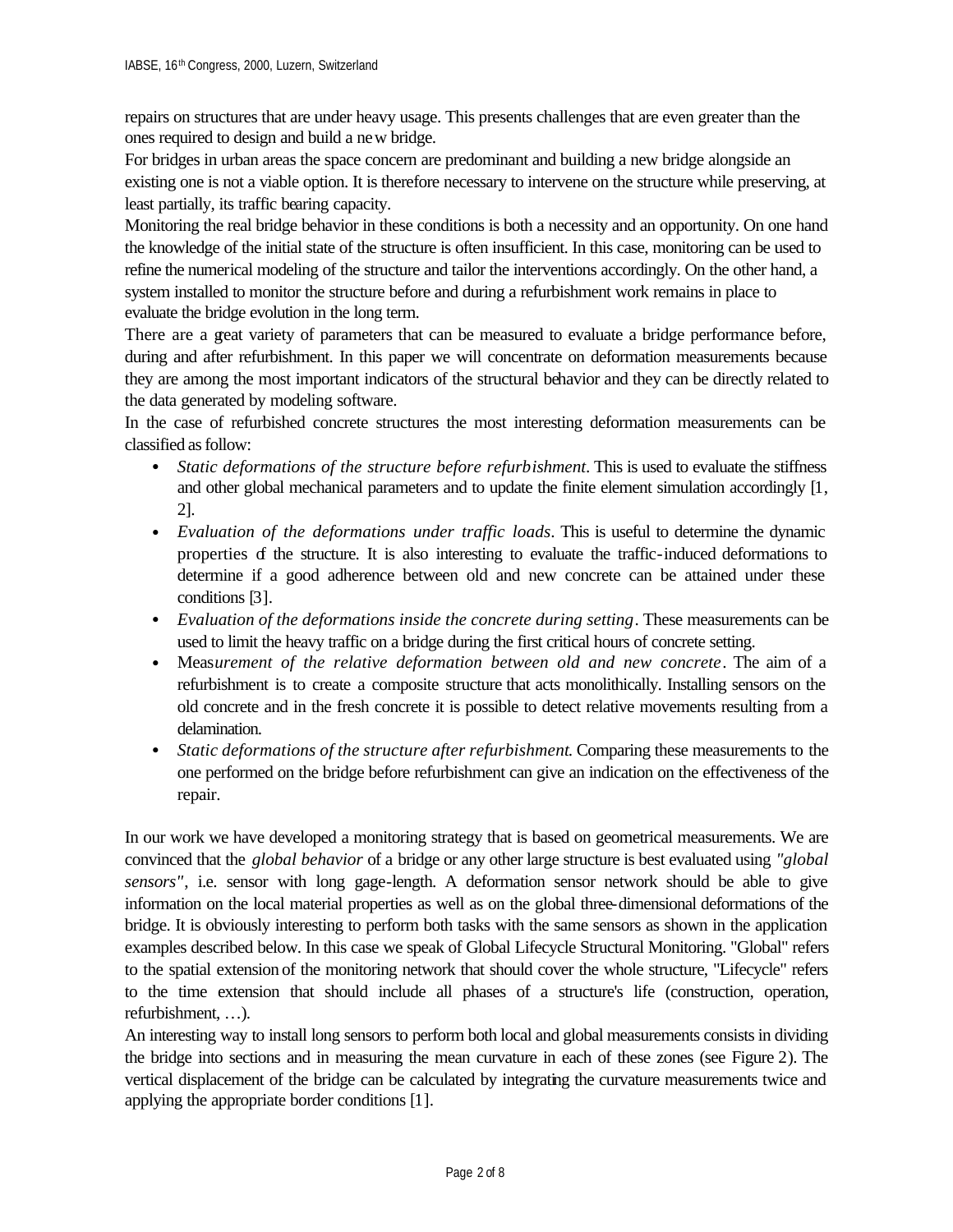To obtain a precision of the order of 0.1 mm in the vertical displacement of the bridge it is necessary to measure the elongations with a resolution of the order of a few microns. The SOFO® sensors (see below) allow to obtain these precisions over a gage-length of up to a few tens of meters and over measurement periods of years. The sensors can be surface mounted or embedded into fresh concrete and therefore allow the monitoring of new and existing parts of the same structure with the same type of sensor. The next section describes the performance of this system.

## **3. The SOFO fiber optic monitoring system**

In recent past years, fiber optic sensors have gained in importance in the field of structural monitoring. They are the ideal choice for many applications, being easy to handle, dielectric, immune to EM disturbances and able to accommodate deformations up to a few percents.

The IMAC laboratory at EPFL has developed a non-incremental, long-term monitoring system based on low-coherence interferometry, which has successfully been used in several bridges, tunnels [4], dams [5] and other civil engineering structures. This system is named SOFO® (the French acronym of "Surveillance d'Ouvrages par Fibres Optiques" or structural monitoring by optical fibers). A detailed description of the functional principle of this system can be found in the cited literature [6, 7]. In this contribution we will concentrate on static measurements, however the SOFO system is being extended to dynamic measurements. In the near future it will therefore be possible to perform on the same network of sensors both dynamic and long-term measurements.

| <b>Parameter</b>             |                                                     |
|------------------------------|-----------------------------------------------------|
| Gage length                  | 20cm to 10m for standard sensors                    |
|                              | Up to 50m with special (long) sensors               |
| Cable length                 | Up to $5 \text{ km}$                                |
| Resolution                   | $2\mu$ m, independently from gage length            |
| Dynamic range of the sensors | 1% elongation, 0.5% shortening for standard sensors |
|                              | up to 3% for membrane sensors                       |
| Precision                    | Better than 0.2% of the measured deformation        |
| Temperature sensitivity      | $< 0.5 \mu m / ^{\circ}C/m$                         |
| Measurement speed            | Less than 10 seconds per measurement                |
| Stability                    | Drift not observable over at least four years       |

The following table resumes the performance of the SOFO system:

## **4. Application examples**

To exemplify the monitoring concepts described above we have selected three application examples. In all cases the described application is only a part of the whole monitoring concept but it is useful to see how the SOFO® system performs in field conditions and to point in the direction of a G*lobal Lifecycle Structural Monitoring*.

### **4.1 Lutrive bridge: Monitoring under traffic conditions**

The current SOFO system is capable of measuring deformations with a precision of 2 microns over measurement bases between 20 cm and 10 m. The reading unit delivers a deformation reading each 10 s. If the measurement is performed on a structure undergoing dynamic deformations, the reading unit will record a snapshot of its instantaneous deformations each 10 s. If the deformations of the structure are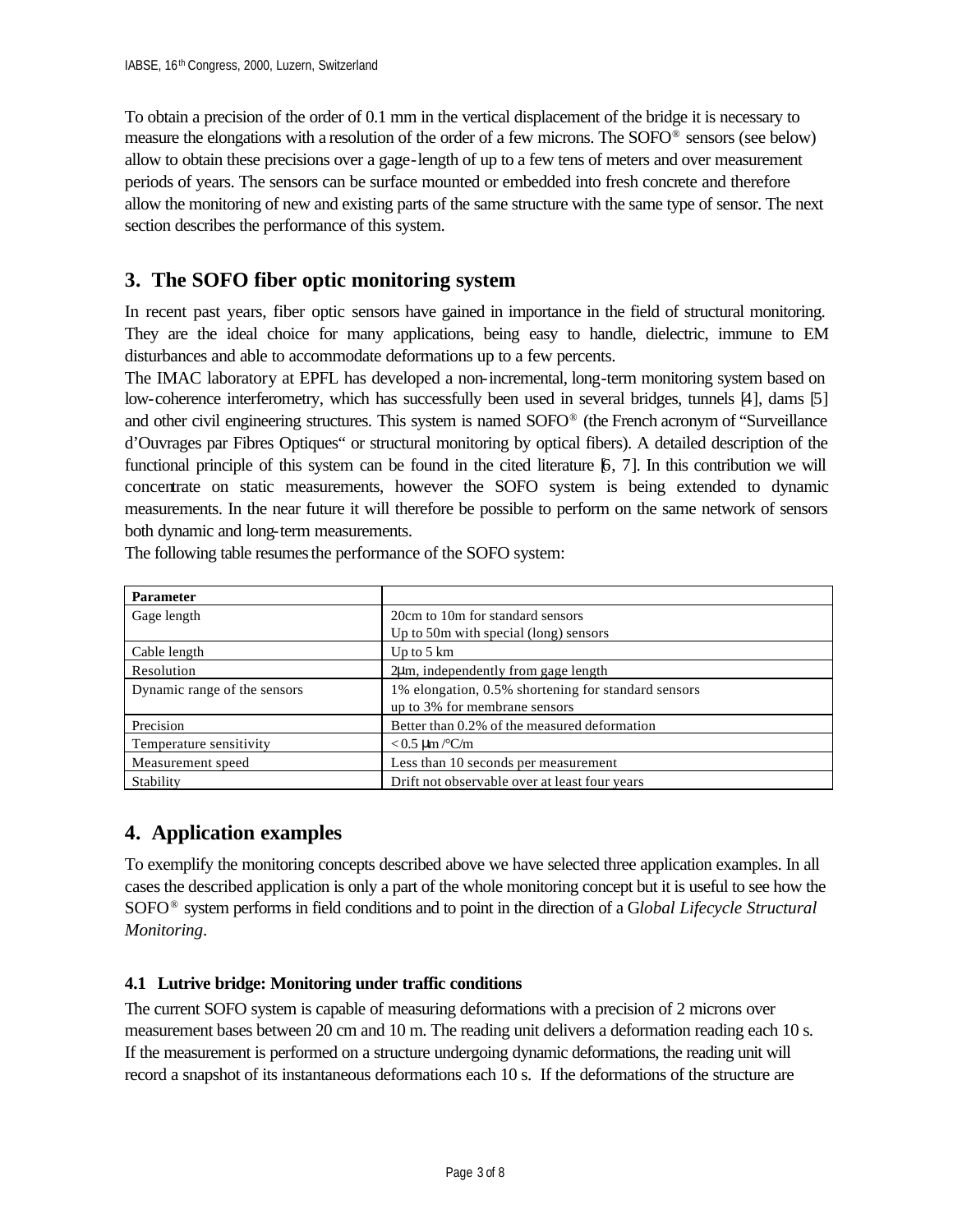statistically repeatable, as in the case of periodic loading or traffic loading, it is possible to gain interesting information about the structural dynamics by statistically analyzing a large number of these snapshots. If the structure undergoes a time-dependent deformation  $\Delta L(t)$  it is possible to associate a probability function  $P(\Delta L)$  describing the relative probability of finding the structure in a state of deformation  $\Delta L$  at any given time.

In this application example we will show how it is possible to obtain the P(ΔL) function by analysis of the static SOFO measurements.

The Lutrive (Switzerland) North and South bridges are two parallel twin bridges. Each one supports two lanes of the Swiss national highway between Lausanne and Vevey. Built in 1972 by the corbelling method with central articulations, the two bridges are gently curved  $(r = 1000 \text{ m})$  and each bridge is approximately 395 m long on four spans. The two bridges have the same cross-section. It consists of a box girder of variable height (from 2.5m to 8.5m) and two slightly asymmetric cantilevers meant to reduce the effect of torsion in the curved bridges.





*Figure 1 The Lutrive bridge Figure 2 Sensor placement for monitoring the Lutrive bridge. The setup is repeated on the other side of the bridge*

The fourth span of the South bridge, was instrumented with 30 6m long SOFO sensors. To measure the curvature variations, the sensors are installed in pairs at the interior of the box girder. Curvatures are measured with sensors placed near the top and the bottom of bridge web and the vertical displacements can be retrieved by double integration of the curvatures. The sensors were used mainly for quasi-static testing under thermal loading and under a static load-charging test.

In order to test the statistical analysis algorithm, two sensors placed at quarter-span (see Figure 2) where measured during 24 hours under traffic loading. Both sensors were measured with a single scan of the SOFO system by coherence multiplexing them with an external coupler. The data from the two sensors is therefore correlated since the two readings are obtained in less than 0.1 s.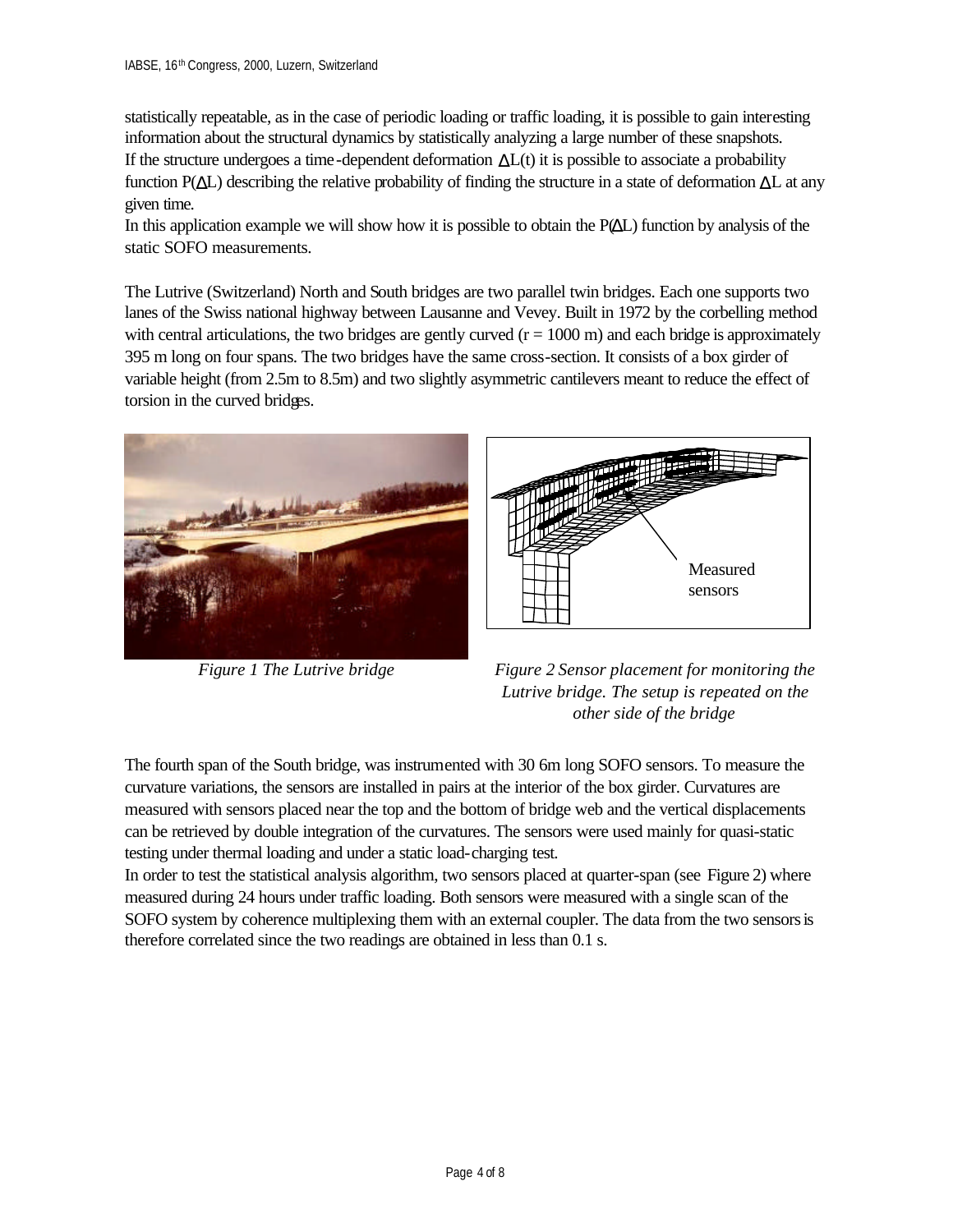

Figure 3 Deformation data obtained on two parallel sensors placed at quarter-span in the Lutrive bridge.



*Figure 4 Relative curvature probability*

Figure 3 shows the results obtained by the two sensors. The drift in the measurements on both sensors is due to the bridge's temperature variations that were however very small in this cold winter day. The total drift is of only about 80 microns over a sensor length of 6 m. This corresponds to a temperature variation of the order of 1°C. By subtracting the two deformation values and dividing by their length and distance it is possible to obtain the curvature variations of the bridge.

The bridge's temperature drift is removed with a polynomial fit on the initial data. As expected most data points lie around a zero curvature corresponding to the mean static state of the bridge. High curvature values indicate a deformation induced by the passage of a truck and are concentrated during the day when truck circulation is allowed. Except for one reading around 21:00 no trucks were registered during the night. Most curvatures are positive and indicate a downward bending of the bridge under the quasi-static loading of the truck. A few points lie outside the noise floor curve for negative curvatures. These ere either rebounds of the bridge after a truck leaves the instrumented span or deformations induced by trucks on neighboring spans.

Figure 4 shows the statistical analysis on the whole set of data (Day and Night, 3269 data points), the night data only (Night, 996 points) and of a Monte-Carlo simulation based on simulated deformation measurements with a standard deviation of one micron (noise Floor, 3267 points). The good agreement between these two latter curves indicates that the noise floor of the SOFO system limited the measurements during the night. During the day the higher deformations due to the passage of the trucks are clearly visible. The vertical line indicates the curvature that was obtained during the static loading test with a truck of 28 t placed at center span. Since the load limit on the Swiss highway network is 28 t, Figure 4 indicates that the dynamic effects on the bridge are very limited. A rebound of a passing truck could for example induce higher curvatures than this same truck statically placed on the bridge. The isolated event at 2.7 10-6 1/m either indicates an overweight truck (some 40 t trucks are also circulating) or two trucks on the bridge at the same time.

This same figure can be used to quantify the probability of having a truck on the bridge at any given time. This is given by the ratio of the number of points of the Day and Night curve inside, respectively outside the Noise Floor curve. This ratio gives 90% and indicates the probability of obtaining a reliable static deformation value when the measurements are performed under traffic conditions. This shows that it is possible to obtain reliable static deformation measurement even without stopping the traffic on the bridge. It is sufficient to perform three or more measurements on each sensor and discard any statistically aberrant value to obtain a reliable value. A theoretical analysis considering the truck traffic density, the mean truck speed, the mean transit time gives a slightly lower value of 80%.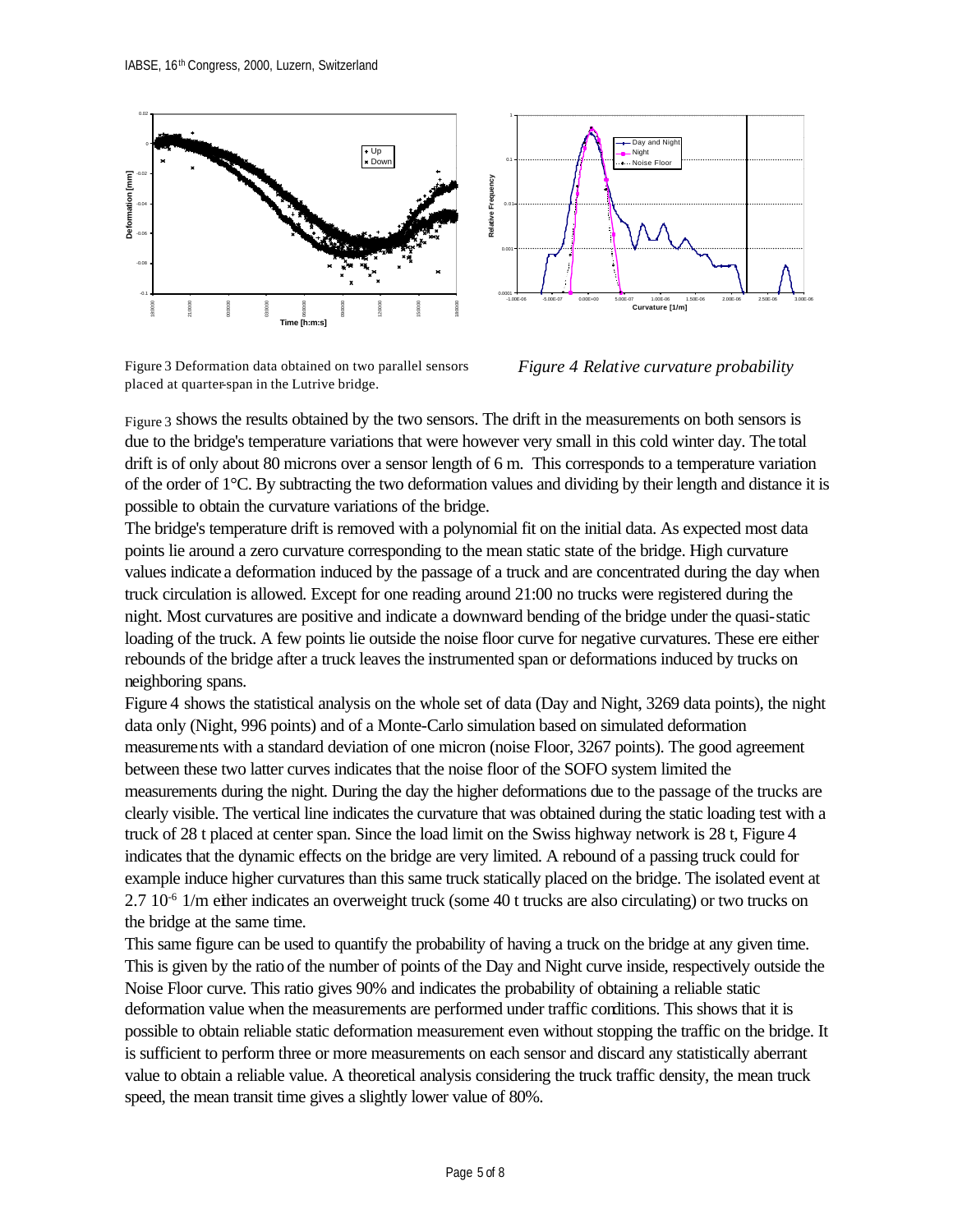This type of analysis will be soon carried out in fresh concrete setting in high vibration environments as the ones typically found during refurbishments under traffic conditions.

#### **4.2 Bissone Bridge: Old-new concrete interaction**

The Bissone-Lugano bridge is a road viaduct of the 60's along the lake Ceresio in southern Switzerland. Due to the critical concrete condition caused by mechanical and chemical ageing, refurbishing measures were necessary. Part of the structure was hydro-demolished and rebuilt with new concrete [4]. The healing concrete had to respect certain mechanical and chemical characteristics. In particular, the shrinkage of the healing coat had to be limited in such a way to prevent tension cracks.

Two fiber optic SOFO sensors (see Figure 5) with an active length of 1.50 m were installed on the lake side of the bridge. Shrinkage deformation was measured regularly with the fiber optic sensors during concrete setting (several hours), then with regular intervals of 1 day, 1 week, and so on.

For the sake of comparison, surface deformations were monitored by conventional mechanical gages over a distance equivalent to the active length of the internal fiber optic sensor (1500 mm). Shrinkage measurements were also made on two concrete prisms held in laboratory at a constant temperature of 20°C and relative humid ity of 60%.





### *Figure 5 Cross-section of the refurbished beam and placement of the sensors*

### *Figure 6 Measurements on the SOFO® sensors, on the mechanical extensometer and on the concrete prisms*

The results beginning 24 hours after concrete pouring are shown in Figure 6. The chart shows different behaviors between the two fiber optic sensors that are placed in two different positions. The first one (Sensor B) is located entirely inside the new healing concrete, while the second one (Sensor A) lies along the interface between old and new concrete and therefore measures partially hindered shrinkage. It is easily to see the influence on the repaired beam of environmental factors like temperature and humidity variations (high gradients during the day, rain) as well as of hydration process of the fresh concrete. The concrete behavior shows an interesting gradient due to the location of the measurement instruments : along the interface between old and new concrete the shrinkage value in the first week is ca. 1/3 of the shrinkage measured in the new concrete and ca. 1/7 of the of the shrinkage measured on the surface. That can be explained with the partially hindered shrinkage along the interface and with the hydration process of the concrete that also depends on the environmental humidity. The good adhesion of the new concrete to the old one can therefore be verified.

The time of the form removal and the contemporary wet weather can also be easily identified (23.4), because the concrete shows then an elongation. Measurements during more that one year confirmed the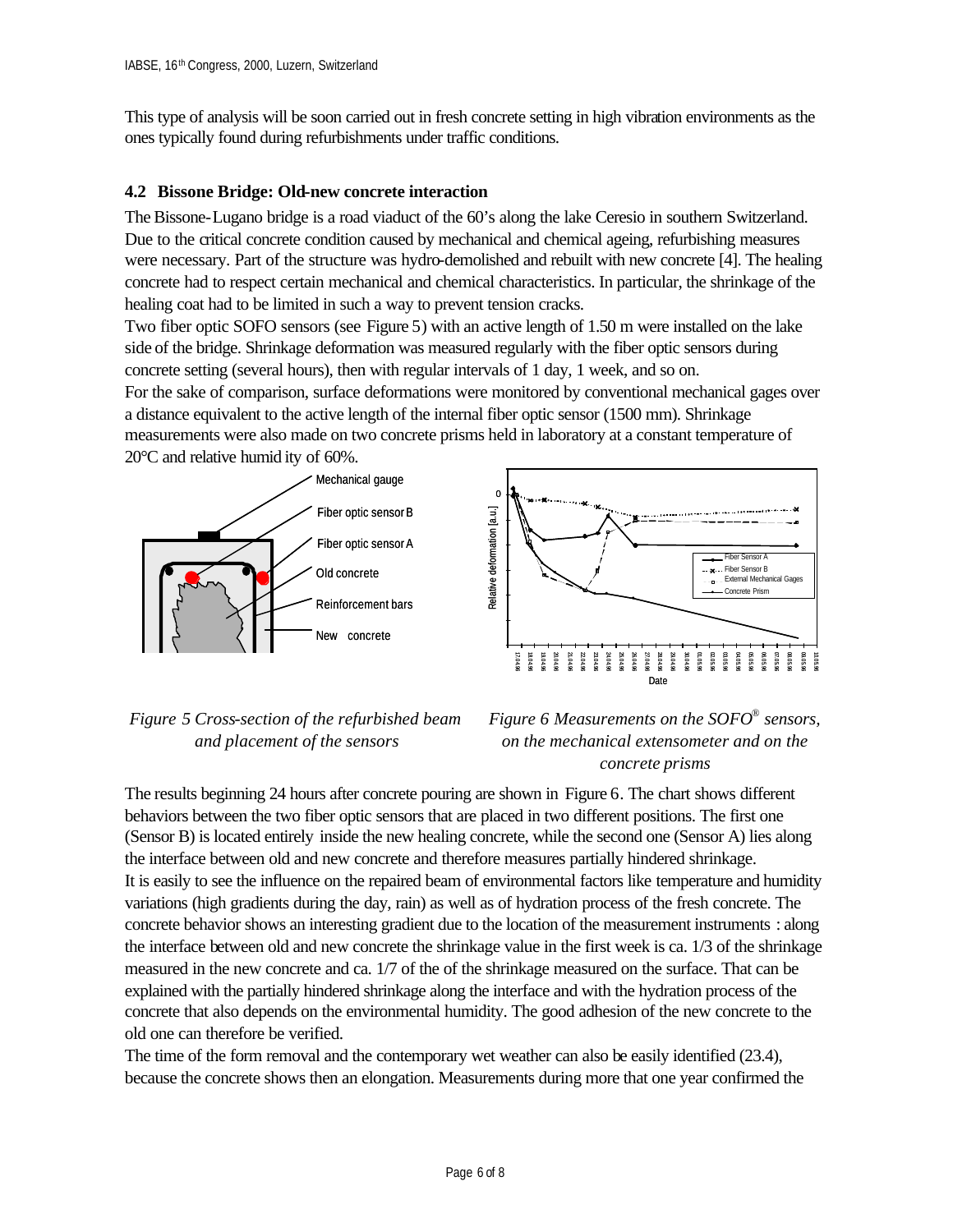good adhesion between the two materials. The same shrinkage was measured on the two sensors and the total value is about 1/2 of the free shrinkage measured on prisms.

#### **4.3 Versoix Bridge: Old-new concrete interaction**

The North and South Versoix bridges are two parallel twin bridges. Each one supported two lanes of the Swiss national highway A9 between Geneva and Lausanne. The bridges are classical ones consisting in two parallel pre-stressed concrete beams supporting a 30 cm concrete deck and two overhangs. In order to support a third traffic lane and a new emergency lane, the exterior beams were widened and the overhangs extended (see Figure 7). The construction progressed in two phases: the interior and the exterior overhang extension. The first one began by the demolition of the existing internal overhang followed by the reconstruction of a larger one. The second phase consisted in demolishing the old external overhang, to widen the exterior web and to rebuild a larger overhang supported by metallic beams. Both phases were built by 14 m stages.

Because of the added weight and pre-stressing, as well as the differential shrinkage between new and old concrete, the bridge bends (both horizontally and vertically) and twists during the construction phases. In order to increase the knowledge on the bridge behavior and performance and to optimize the concrete mix, the engineer choose low-coherence SOFO sensors to measure the displacements of the fresh concrete during the setting phase and to monitor the long term deformations of the bridge. The bridge was instrumented with more than hundred of these sensors.

Two additional sensors were installed to give information about the differential shrinkage between the old and the new concrete. These sensors are rigidly connected to the existing concrete and their measurements can be compared with parallel sensors placed in the newly added concrete. This installation scheme is repeated 12 times, 5 times in the first span and 8 in the second one.



*Figure 7 Sensor placement in the bridge crosssection. The red part represents the old concrete. Notice the sensor pairs in the right beam.*

0.025 *Figure 8 Differential shrinkage between old and new concrete. No relative movement is visible indicating that the bridge is acting monolithically*

Figure 8 shows an example of the measurement of shrinkage for two parallel sensors, A14 (new concrete) and A13 (old concrete). The two curves overlap almost perfectly, indicating an overall differential shrinkage close to zero, an index of a good cohesion between the two concretes.

#### **5. Conclusions**

The presented application example show how it is possible to instrument a bridge to obtain information on the static and dynamic deformations before during and after refurbishment works. These measurement are